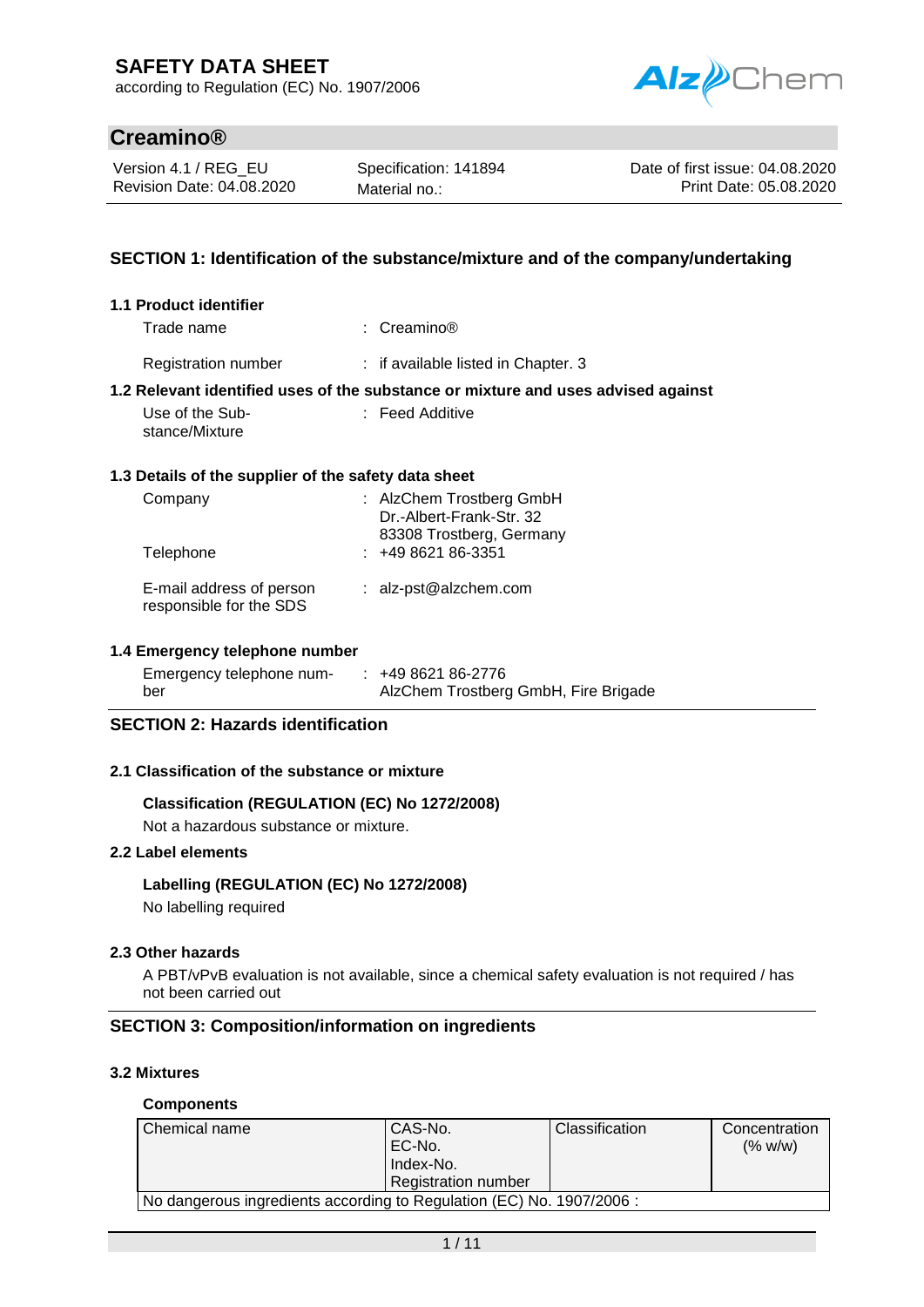according to Regulation (EC) No. 1907/2006



# **Creamino®**

| Version 4.1 / REG EU      | Specification: 141894 | Date of first issue: 04.08.2020 |
|---------------------------|-----------------------|---------------------------------|
| Revision Date: 04.08.2020 | Material no.:         | Print Date: 05.08.2020          |
|                           |                       |                                 |

| I guanidinoacetic acid                         | 352-97-6<br>206-529-5 | not classified | >= 96    |
|------------------------------------------------|-----------------------|----------------|----------|
| Starch, unmodified                             | $9005 - 25 - 8$       | not classified | $\leq$ 1 |
| For evaluation of abbrovistions see section 16 | 232-679-6             |                |          |

For explanation of abbreviations see section 16.

### **SECTION 4: First aid measures**

### **4.1 Description of first aid measures**

| General advice          | : Seek medical advice in case of symptoms caused by eye or<br>skin contact, inhalation or swallowing. |
|-------------------------|-------------------------------------------------------------------------------------------------------|
| If inhaled              | $\therefore$ See that there is fresh air.                                                             |
| In case of skin contact | : Wash off with plenty of water and soap.                                                             |
| In case of eye contact  | : Rinse thoroughly with plenty of water, also under the eyelids.                                      |
| If swallowed            | : Clean mouth with water and drink afterwards plenty of water.                                        |

### **4.2 Most important symptoms and effects, both acute and delayed**

| Symptoms | After absorbing large amounts of substance:<br><b>Discomfort</b><br>Nausea |
|----------|----------------------------------------------------------------------------|
|          |                                                                            |

#### **4.3 Indication of any immediate medical attention and special treatment needed**

Treatment : Treat symptomatically.

### **SECTION 5: Firefighting measures**

#### **5.1 Extinguishing media**

media

| Suitable extinguishing media | Water spray, foam, CO2, dry powder. |
|------------------------------|-------------------------------------|
| Unsuitable extinguishing     | : high volume water jet             |

## **5.2 Special hazards arising from the substance or mixture**

| Hazardous combustion prod- : Ammonia |                       |
|--------------------------------------|-----------------------|
| ucts                                 | Nitrogen oxides (NOx) |
|                                      | Carbon oxides         |

### **5.3 Advice for firefighters**

| Special protective equipment | In the case of fire, wear respiratory protective equipment in- |
|------------------------------|----------------------------------------------------------------|
| for firefighters             | dependent of surrounding air and chemical protective suit.     |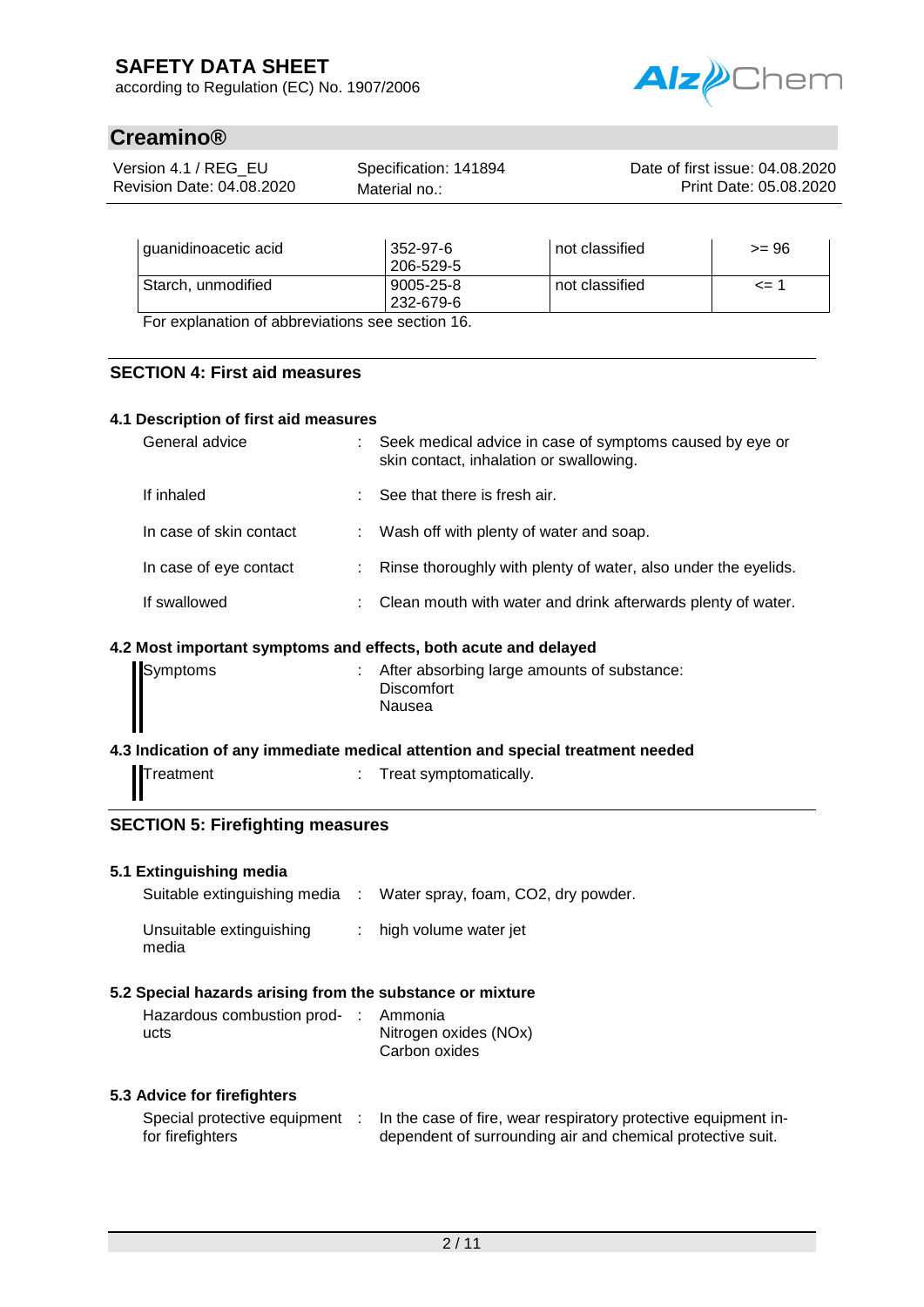according to Regulation (EC) No. 1907/2006



# **Creamino®**

Version 4.1 / REG\_EU Revision Date: 04.08.2020 Specification: 141894 Material no.:

Date of first issue: 04.08.2020 Print Date: 05.08.2020

### **SECTION 6: Accidental release measures**

|                               | 6.1 Personal precautions, protective equipment and emergency procedures                                                  |
|-------------------------------|--------------------------------------------------------------------------------------------------------------------------|
| Personal precautions          | Wear personal protective equipment; see section 8.<br>Ensure adequate ventilation.                                       |
| 6.2 Environmental precautions |                                                                                                                          |
| Environmental precautions     | : Product or extinguishing water with product must not be al-<br>lowed to enter soil, sewers or natural bodies of water. |

### **6.3 Methods and material for containment and cleaning up**

| Methods for cleaning up | : Sweep up and shovel.                            |
|-------------------------|---------------------------------------------------|
|                         | Avoid dust formation.                             |
|                         | Keep in suitable, closed containers for disposal. |

### **6.4 Reference to other sections**

For disposal considerations see section 13.

### **SECTION 7: Handling and storage**

### **7.1 Precautions for safe handling**

|                                                                  | Advice on safe handling                            |             | : Provide appropriate exhaust ventilation at machinery.                                                                                                                                                                                                                   |
|------------------------------------------------------------------|----------------------------------------------------|-------------|---------------------------------------------------------------------------------------------------------------------------------------------------------------------------------------------------------------------------------------------------------------------------|
|                                                                  | Advice on protection against<br>fire and explosion | $\sim 10^7$ | Avoid formation of air-dust mixtures and keep away from igni-<br>tion sources (sparks, flames, open flame) to prevent dust ex-<br>plosions.                                                                                                                               |
|                                                                  | Hygiene measures                                   |             | : Do not breathe dust. Avoid contact with skin, eyes and cloth-<br>ing. Take off clothing and shoes contaminated with product.<br>Clean before reuse. Do not eat, drink or smoke while working.<br>Wash hands, and/or face before breaks and when workday is<br>finished. |
|                                                                  | Dust explosion class                               |             | : St1 (slight dust explosion hazard)                                                                                                                                                                                                                                      |
| 7.2 Conditions for safe storage, including any incompatibilities |                                                    |             |                                                                                                                                                                                                                                                                           |
|                                                                  | Requirements for storage<br>areas and containers   |             | : Store in original container.                                                                                                                                                                                                                                            |
|                                                                  | Advice on common storage                           | t.          | Incompatible with strong oxidizing agents.                                                                                                                                                                                                                                |
|                                                                  | 7.3 Specific end use(s)                            |             |                                                                                                                                                                                                                                                                           |
|                                                                  |                                                    |             |                                                                                                                                                                                                                                                                           |

| Specific use(s) |  | <b>Feed Additive</b> |
|-----------------|--|----------------------|
|-----------------|--|----------------------|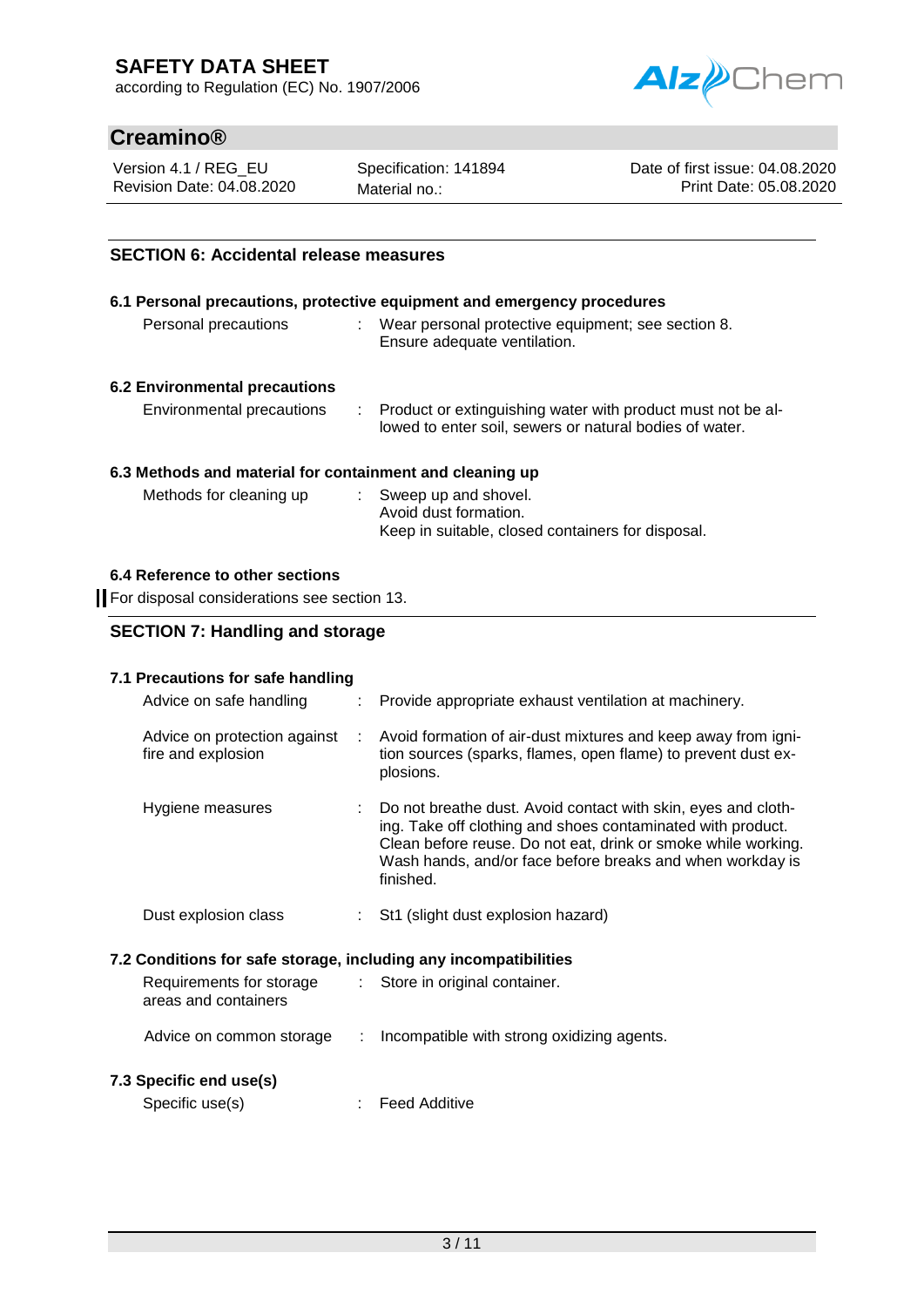according to Regulation (EC) No. 1907/2006



# **Creamino®**

Version 4.1 / REG\_EU Revision Date: 04.08.2020 Specification: 141894 Material no.:

Date of first issue: 04.08.2020 Print Date: 05.08.2020

### **SECTION 8: Exposure controls/personal protection**

### **8.1 Control parameters**

None known

### **8.2 Exposure controls**

| Personal protective equipment                                                         |                                                                                                                                                           |  |  |  |
|---------------------------------------------------------------------------------------|-----------------------------------------------------------------------------------------------------------------------------------------------------------|--|--|--|
| Eye protection                                                                        | Goggles                                                                                                                                                   |  |  |  |
| Hand protection<br>Material<br>÷<br>Break through time                                | Nitrile rubber, Recommendation: Dermatril 740<br>$:$ > 480 min                                                                                            |  |  |  |
| Glove thickness<br><b>Directive</b><br>Manufacturer                                   | $: 0.11$ mm<br>$\therefore$ DIN EN 374<br>Kächele-Cama Latex GmbH (KCL), Germany                                                                          |  |  |  |
| Material<br>Break through time<br>Glove thickness<br><b>Directive</b><br>Manufacturer | Nitrile rubber, Recommendation: Camatril 730<br>$:$ > 480 min<br>$\therefore$ 0.4 mm<br>$\therefore$ DIN EN 374<br>Kächele-Cama Latex GmbH (KCL), Germany |  |  |  |
| Material<br>Break through time<br>Glove thickness<br><b>Directive</b><br>Manufacturer | Chloroprene, Recommendation: Camapren 722<br>$:$ > 480 min<br>$\therefore$ 0.6 mm<br>$\therefore$ DIN EN 374<br>Kächele-Cama Latex GmbH (KCL), Germany    |  |  |  |
| Skin and body protection<br>t.                                                        | Long sleeved clothing                                                                                                                                     |  |  |  |
| Respiratory protection<br>÷.                                                          | not required under normal use<br>At high dust exposure:<br>Dust protection mask in accordance with EN 149 FFP2                                            |  |  |  |

### **SECTION 9: Physical and chemical properties**

### **9.1 Information on basic physical and chemical properties**

| Appearance          | granular<br>÷.                             |
|---------------------|--------------------------------------------|
| Colour              | off-white                                  |
| Odour               | faintly distinct                           |
| pН                  | : $8 - 9(20 °C)$<br>Concentration: 100 g/l |
| Melting point/range | Not applicable<br>t.<br>decomposition      |
| Flash point         | Not applicable                             |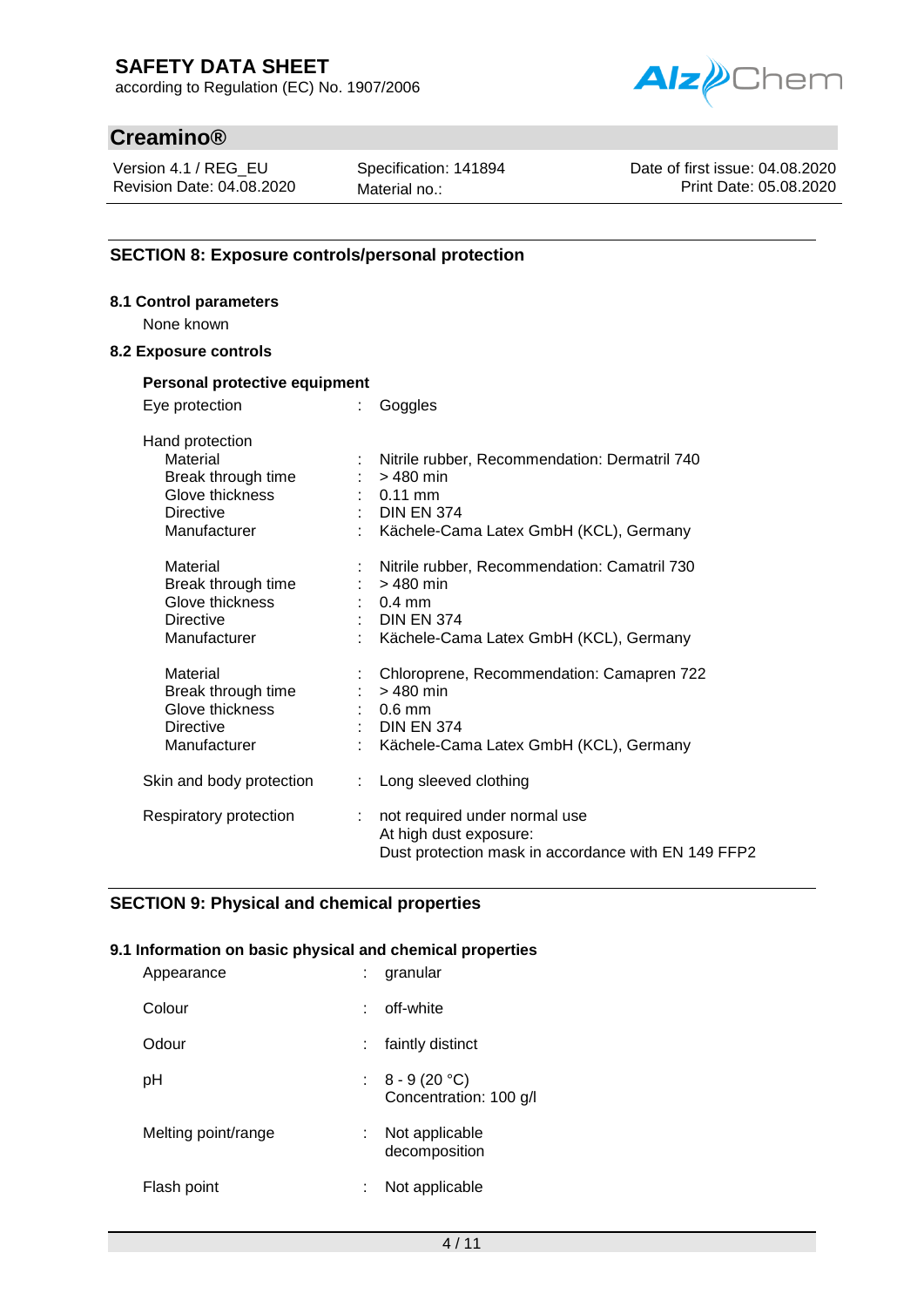according to Regulation (EC) No. 1907/2006



# **Creamino®**

| Version 4.1 / REG_EU<br>Revision Date: 04.08.2020   |   | Specification: 141894<br>Material no.:                                  | Date of first issue: 04.08.2020<br>Print Date: 05.08.2020 |  |
|-----------------------------------------------------|---|-------------------------------------------------------------------------|-----------------------------------------------------------|--|
| Burning number                                      | ÷ | BZ 2 - briefly ignites and rapidly extinguishes.                        |                                                           |  |
|                                                     |   |                                                                         |                                                           |  |
| Upper explosion limit / upper<br>flammability limit | ÷ | no data available                                                       |                                                           |  |
| Lower explosion limit / Lower<br>flammability limit | ÷ | no data available                                                       |                                                           |  |
| Density                                             |   | $1.38 - 1.41$ g/cm3                                                     |                                                           |  |
| <b>Bulk density</b>                                 |   | 540 - 660 kg/m3                                                         |                                                           |  |
| Solubility(ies)<br>Water solubility                 |   | 5.53 g/l (20 °C)<br>pH: 8.4<br>Method: OECD Test Guideline 105          |                                                           |  |
| Partition coefficient: n-<br>octanol/water          |   | log Pow: -3.93<br>Method: (calculated)                                  |                                                           |  |
| Auto-ignition temperature                           | ÷ | >600 °C<br>Ignition temperature for swirling (airborne) dust            |                                                           |  |
|                                                     |   | $>$ 360 °C<br>Ignition temperature for deposited dust                   |                                                           |  |
| Decomposition temperature                           |   | 248 - 276 °C<br>Method: DSC analysis<br>Thermal disintegration of solid |                                                           |  |
| 9.2 Other information                               |   |                                                                         |                                                           |  |
| Impact sensitivity                                  | ÷ | not sensitive to impact                                                 |                                                           |  |
| Dust explosion class                                |   | St1 (slight dust explosion hazard)                                      |                                                           |  |
| Minimum ignition energy                             |   | > 10 J<br>Method: VDI 2263                                              |                                                           |  |

# **SECTION 10: Stability and reactivity**

#### **10.1 Reactivity**

See section 10.3

### **10.2 Chemical stability**

No decomposition if stored and applied as directed.

### **10.3 Possibility of hazardous reactions**

| Hazardous reactions | : No hazardous reactions are known if properly handled and<br>stored. |
|---------------------|-----------------------------------------------------------------------|
|                     |                                                                       |

# **10.4 Conditions to avoid**

Conditions to avoid : No specific hazards are known.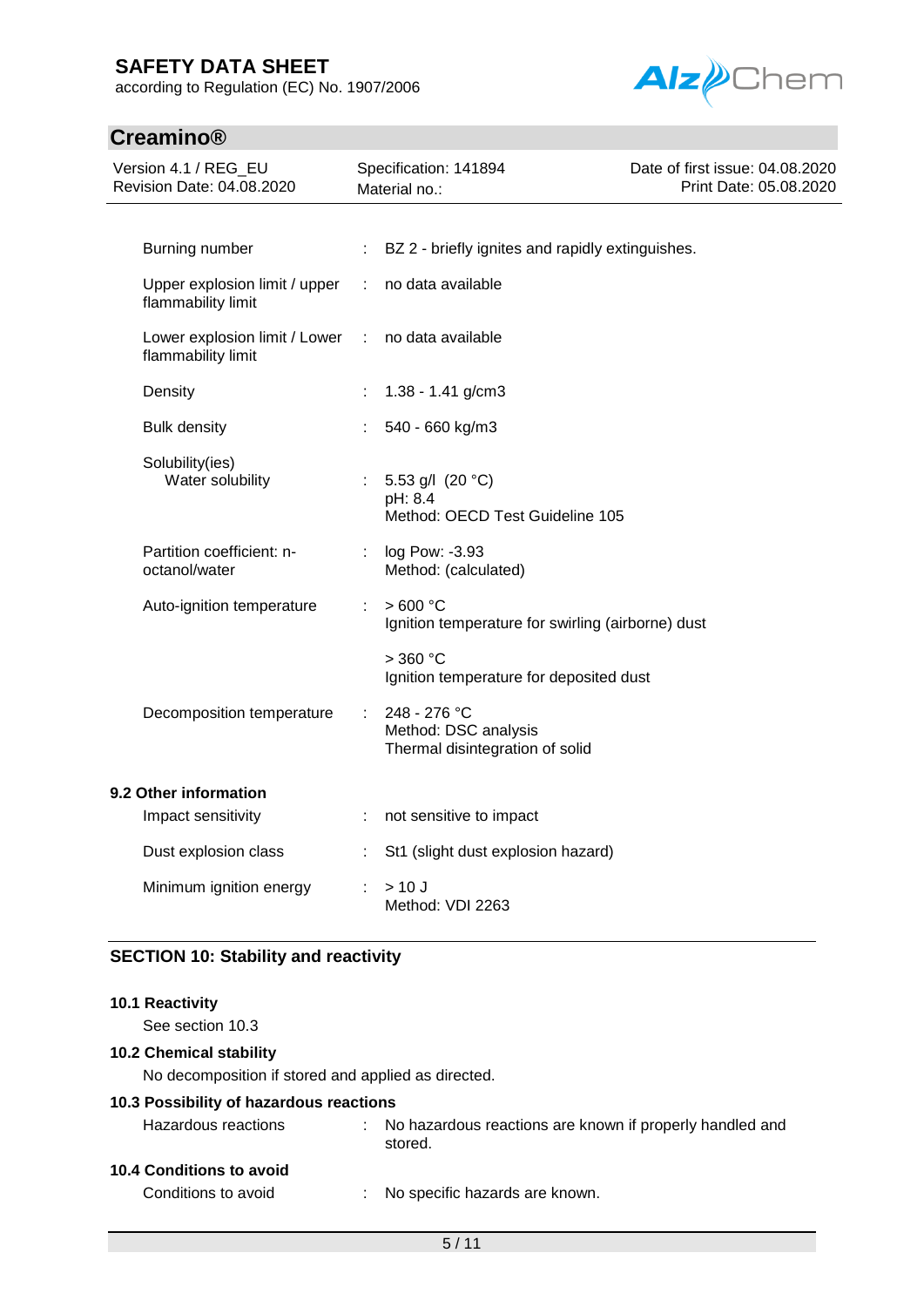according to Regulation (EC) No. 1907/2006



# **Creamino®**

Version 4.1 / REG\_EU Revision Date: 04.08.2020 Specification: 141894 Material no.:

Date of first issue: 04.08.2020 Print Date: 05.08.2020

### **10.5 Incompatible materials**

Materials to avoid : oxidising agent

### **10.6 Hazardous decomposition products**

Hazardous decomposition products formed under fire conditions. see section 5

### **SECTION 11: Toxicological information**

#### **11.1 Information on toxicological effects**

| <b>Acute toxicity</b>                                       |  |                                                                                                                                                     |  |  |
|-------------------------------------------------------------|--|-----------------------------------------------------------------------------------------------------------------------------------------------------|--|--|
| <b>Product:</b>                                             |  |                                                                                                                                                     |  |  |
| Acute oral toxicity                                         |  | : Assessment: Based on available data, the classification crite-<br>ria are not met.                                                                |  |  |
| Components:                                                 |  |                                                                                                                                                     |  |  |
| guanidinoacetic acid:                                       |  |                                                                                                                                                     |  |  |
| Acute oral toxicity                                         |  | : LD50 (Rat, female): $>$ 2000 mg/kg<br>Method: OECD 423<br>Assessment: Based on available data, the classification crite-<br>ria are not met.      |  |  |
| Acute inhalation toxicity                                   |  | : LC0 (Rat): $> 5.13$ mg/l<br>Method: OECD Test Guideline 403<br>Assessment: Based on available data, the classification crite-<br>ria are not met. |  |  |
| <b>Skin corrosion/irritation</b>                            |  |                                                                                                                                                     |  |  |
| Components:                                                 |  |                                                                                                                                                     |  |  |
| guanidinoacetic acid:                                       |  |                                                                                                                                                     |  |  |
| <b>Species</b><br>Method                                    |  | : Rabbit<br>: OECD Guide-line 404                                                                                                                   |  |  |
| Result                                                      |  | No skin irritation                                                                                                                                  |  |  |
| Serious eye damage/eye irritation                           |  |                                                                                                                                                     |  |  |
| Components:                                                 |  |                                                                                                                                                     |  |  |
| guanidinoacetic acid:<br><b>Species</b><br>Method<br>Result |  | Rabbit<br>OECD Guide-line 405<br>No eye irritation                                                                                                  |  |  |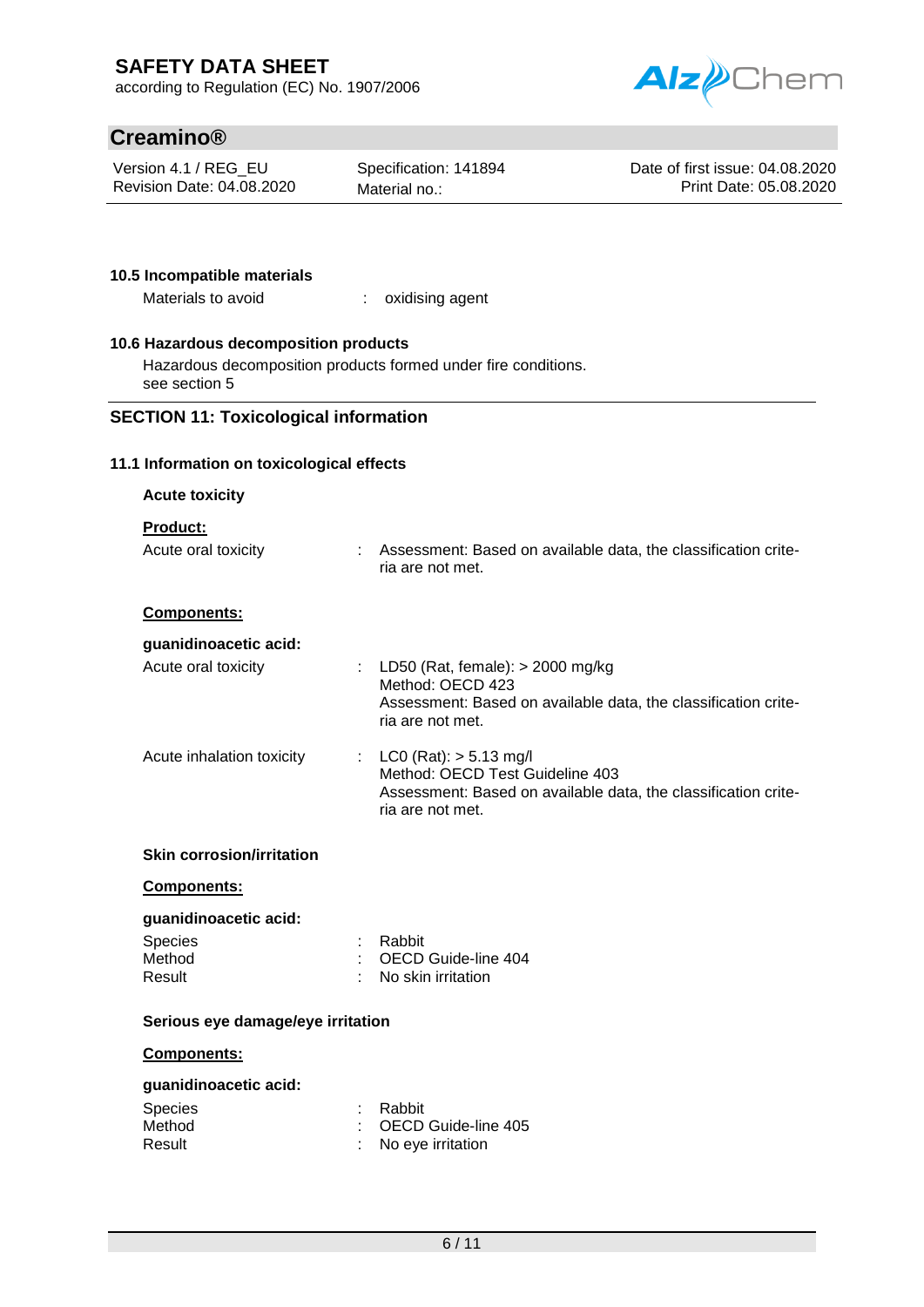according to Regulation (EC) No. 1907/2006



# **Creamino®**

| Version 4.1 / REG_EU      |  |
|---------------------------|--|
| Revision Date: 04.08.2020 |  |

Specification: 141894 Material no.:

Date of first issue: 04.08.2020 Print Date: 05.08.2020

### **Respiratory or skin sensitisation**

### **Components:**

| guanidinoacetic acid:                                         |    |                                                                                                                                                                                                                      |
|---------------------------------------------------------------|----|----------------------------------------------------------------------------------------------------------------------------------------------------------------------------------------------------------------------|
| <b>Test Type</b><br>Species<br>Assessment<br>Method<br>Result |    | <b>Maximisation Test</b><br>Guinea pig<br><b>OECD Test Guideline 406</b><br>(Magnusson-Kligman test)<br>not sensitizing                                                                                              |
| <b>Germ cell mutagenicity</b>                                 |    |                                                                                                                                                                                                                      |
| <b>Components:</b>                                            |    |                                                                                                                                                                                                                      |
| guanidinoacetic acid:                                         |    |                                                                                                                                                                                                                      |
| Genotoxicity in vitro                                         |    | Test Type: Cytogenetic test V79<br>Test system: Chinese hamster (V 79 -cells)<br>Result: no evidence of mutagenic effects                                                                                            |
| Germ cell mutagenicity-As-<br>sessment                        | ÷  | Not mutagenic in Ames Test, negative in the in vitro chromo-<br>some aberration test                                                                                                                                 |
| Carcinogenicity                                               |    |                                                                                                                                                                                                                      |
| Components:                                                   |    |                                                                                                                                                                                                                      |
| guanidinoacetic acid:                                         |    |                                                                                                                                                                                                                      |
| Carcinogenicity - Assess-<br>ment                             |    | no data available, According to the results of tests for muta-<br>genicity and toxicity of repeated administration, cancerogenic<br>effects are not to be expected according to the present state<br>of information. |
| <b>Reproductive toxicity</b>                                  |    |                                                                                                                                                                                                                      |
| <b>Components:</b>                                            |    |                                                                                                                                                                                                                      |
| guanidinoacetic acid:                                         |    |                                                                                                                                                                                                                      |
| Reproductive toxicity - As-<br>sessment                       | ÷. | no data available, According to current knowledge, reprotoxic<br>effects are not to be expected from repeated administration in<br>the toxicity tests.                                                               |
| <b>STOT - single exposure</b>                                 |    |                                                                                                                                                                                                                      |
| Components:                                                   |    |                                                                                                                                                                                                                      |
| guanidinoacetic acid:<br>Remarks                              |    | no data available                                                                                                                                                                                                    |
| <b>Repeated dose toxicity</b>                                 |    |                                                                                                                                                                                                                      |
| Product:<br>Assessment                                        |    | Based on available data, the classification criteria are not met.                                                                                                                                                    |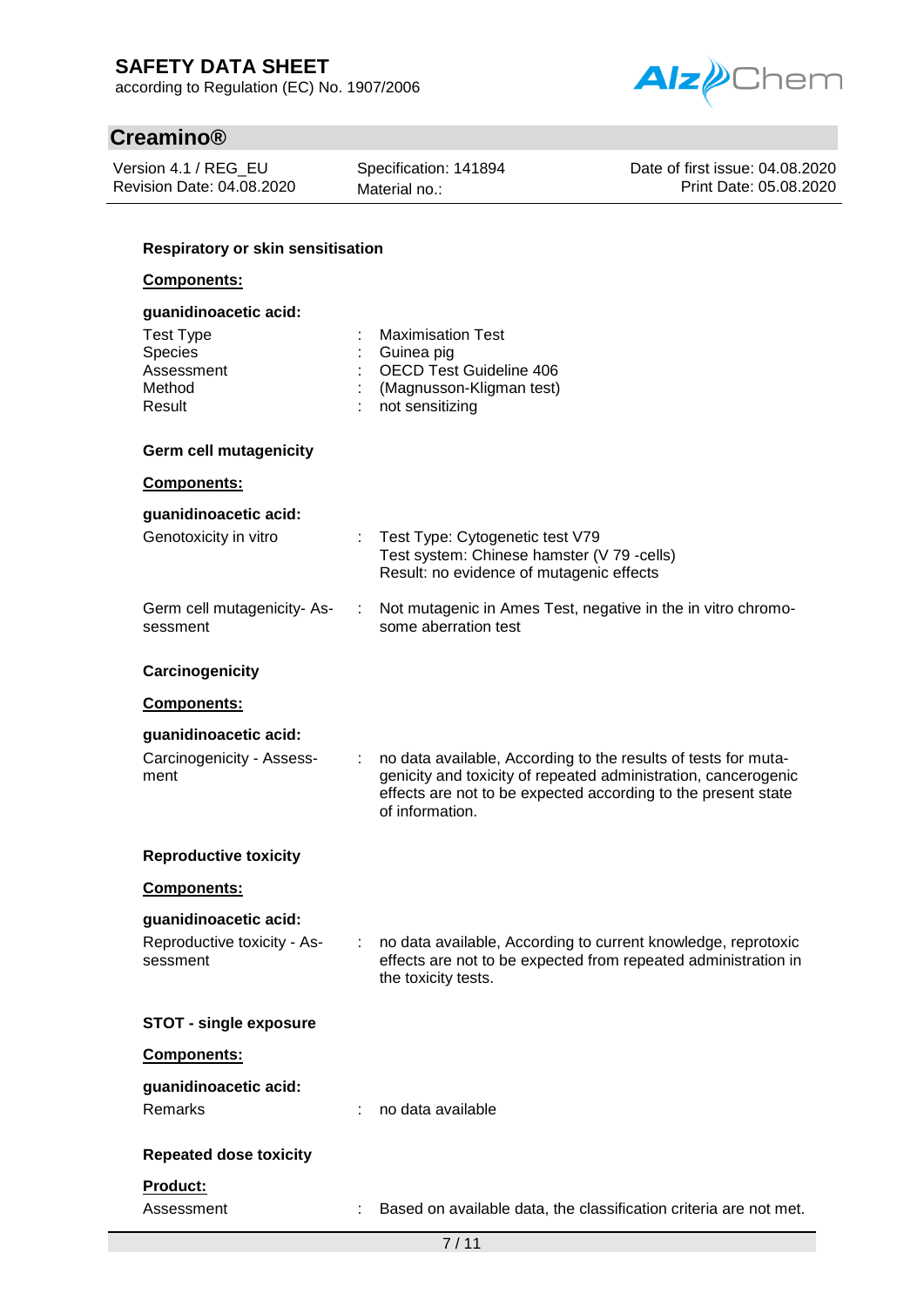according to Regulation (EC) No. 1907/2006

# **Creamino®**

Version 4.1 / REG\_EU Revision Date: 04.08.2020 Specification: 141894 Material no.:



Date of first issue: 04.08.2020 Print Date: 05.08.2020

### **Components:**

| guanidinoacetic acid:                                                                 |   |                                                                   |
|---------------------------------------------------------------------------------------|---|-------------------------------------------------------------------|
| <b>Species</b><br><b>NOAEL</b><br><b>Application Route</b><br>Exposure time<br>Method |   | Rat<br>1250 mg/kg<br>Oral<br>28-day<br><b>OECD 407</b>            |
| <b>Species</b><br><b>NOAEL</b><br><b>Application Route</b><br>Exposure time<br>Method |   | Rat, female<br>750 mg/kg<br>Oral<br>90-day<br>OECD <sub>408</sub> |
| Species<br><b>NOAEL</b><br><b>Application Route</b><br>Exposure time<br>Method        | t | Rat, male<br>690 mg/kg<br>Oral<br>90-day<br>OECD 408              |

#### **Aspiration toxicity**

#### **Components:**

### **guanidinoacetic acid:** No data available

### **Further information**

### **Product:**

Remarks : No additional toxicological data are available.

### **SECTION 12: Ecological information**

#### **12.1 Toxicity**

| <b>Components:</b> |  |
|--------------------|--|
|                    |  |

| guanidinoacetic acid: |                                                                                                                                                                           |
|-----------------------|---------------------------------------------------------------------------------------------------------------------------------------------------------------------------|
| Toxicity to fish      | : LC50 (Brachydanio rerio): $> 100$ mg/l<br>Exposure time: 96 h<br>Method: Directive 92/69/EEC C.1<br>Remarks: Own test result.                                           |
| aquatic invertebrates | Toxicity to daphnia and other : EC50 (Daphnia magna): > 100 mg/l<br>Exposure time: 48 h<br>Analytical monitoring: yes<br>Method: OECD TG 202<br>Remarks: Own test result. |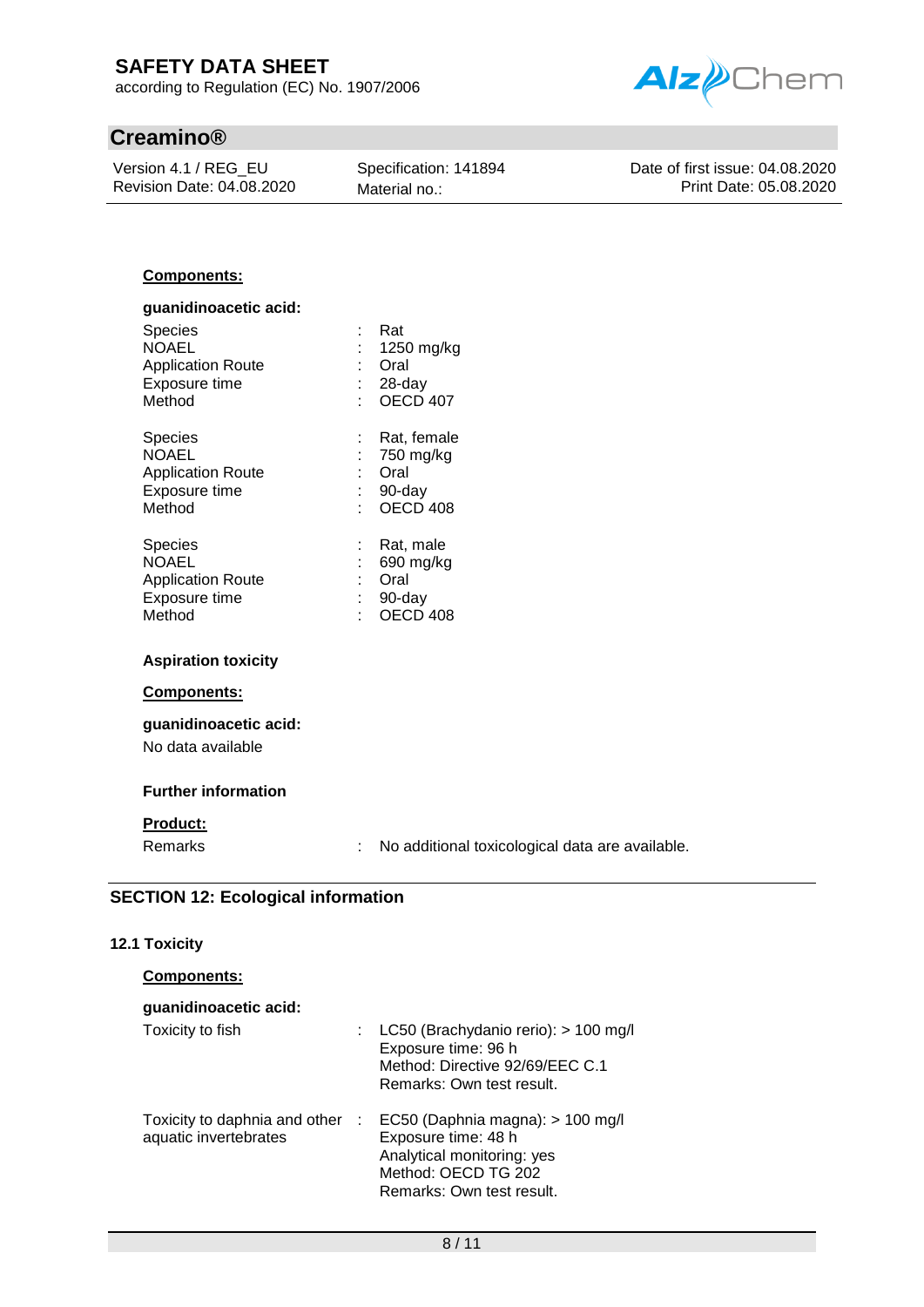according to Regulation (EC) No. 1907/2006



# **Creamino®**

| <b>UI GUILILIU</b>                                 |                                                                                                                                                                                                                                                        |                                                           |  |
|----------------------------------------------------|--------------------------------------------------------------------------------------------------------------------------------------------------------------------------------------------------------------------------------------------------------|-----------------------------------------------------------|--|
| Version 4.1 / REG_EU<br>Revision Date: 04.08.2020  | Specification: 141894<br>Material no.:                                                                                                                                                                                                                 | Date of first issue: 04.08.2020<br>Print Date: 05.08.2020 |  |
| Toxicity to algae/aquatic<br>plants                | ErC50 (selenastrum capricornutum): > 93.1 mg/l<br>Exposure time: 72 h<br>Method: OECD TG 201<br>Remarks: Own test result.<br>NOEC (selenastrum capricornutum): > 93.1 mg/l<br>Exposure time: 72 h<br>Analytical monitoring: yes<br>Method: OECD TG 201 |                                                           |  |
| 12.2 Persistence and degradability                 | Remarks: Own test result.                                                                                                                                                                                                                              |                                                           |  |
| Components:                                        |                                                                                                                                                                                                                                                        |                                                           |  |
| guanidinoacetic acid:<br>Biodegradability          | Biodegradation: ca. 68 %<br>Exposure time: 14 d<br>Method: (CO2; Sturm test / OECD 301 B)<br>Remarks: Readily biodegradable.                                                                                                                           |                                                           |  |
| 12.3 Bioaccumulative potential                     |                                                                                                                                                                                                                                                        |                                                           |  |
| <b>Product:</b><br><b>Bioaccumulation</b>          | Remarks: No bioaccumulation is to be expected (log Pow <=<br>4).                                                                                                                                                                                       |                                                           |  |
| 12.4 Mobility in soil<br>no data available         |                                                                                                                                                                                                                                                        |                                                           |  |
| 12.5 Results of PBT and vPvB assessment            |                                                                                                                                                                                                                                                        |                                                           |  |
| Product:<br>Assessment                             | A PBT/vPvB evaluation is not available, since a chemical<br>safety evaluation is not required / has not been carried out.                                                                                                                              |                                                           |  |
| 12.6 Other adverse effects                         |                                                                                                                                                                                                                                                        |                                                           |  |
| Product:<br>Additional ecological infor-<br>mation | : No further ecotoxicological data are available.                                                                                                                                                                                                      |                                                           |  |
| <b>SECTION 13: Disposal considerations</b>         |                                                                                                                                                                                                                                                        |                                                           |  |
| 13.1 Waste treatment methods                       |                                                                                                                                                                                                                                                        |                                                           |  |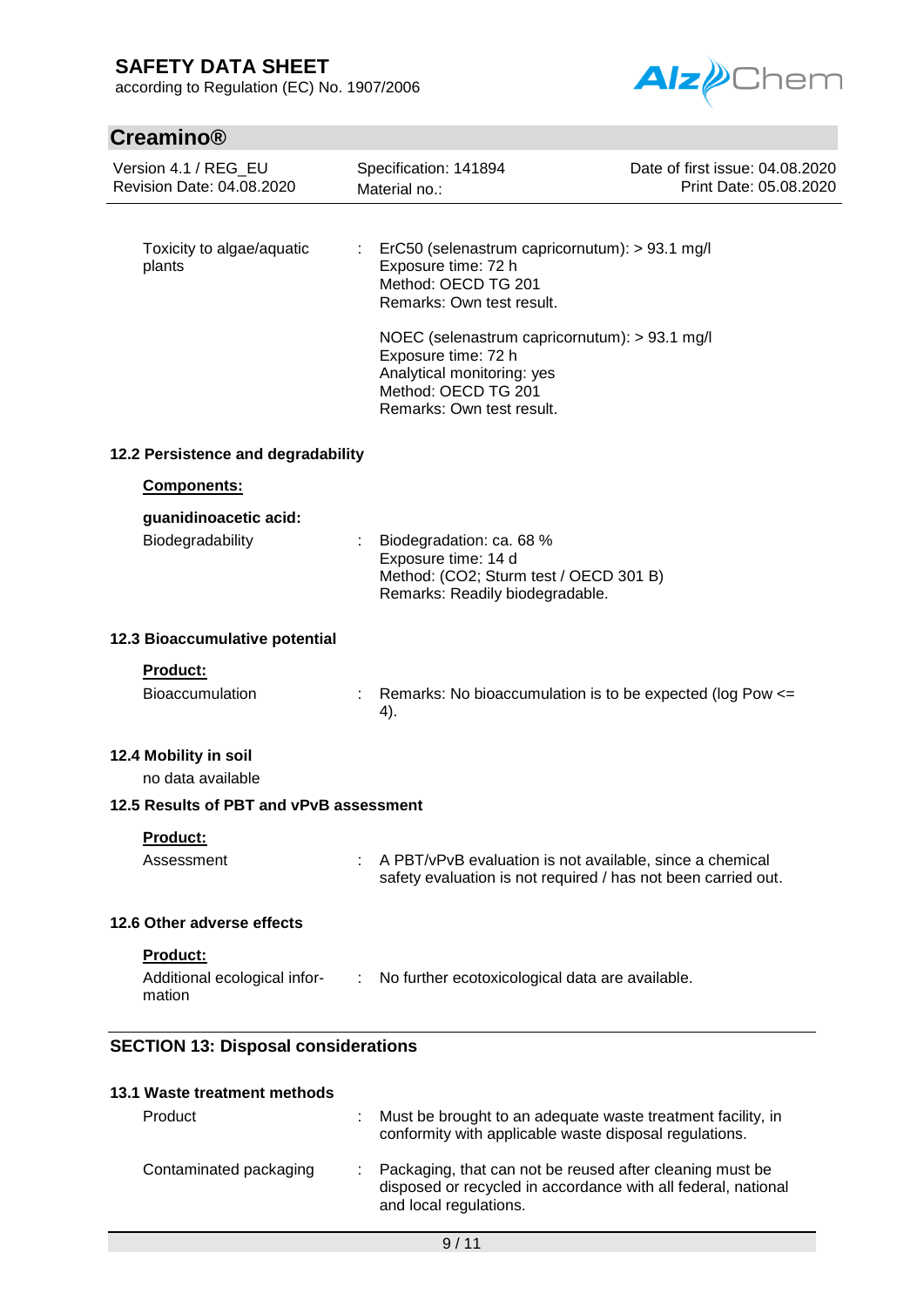according to Regulation (EC) No. 1907/2006



# **Creamino®**

Version 4.1 / REG\_EU Revision Date: 04.08.2020 Specification: 141894 Material no.:

Date of first issue: 04.08.2020 Print Date: 05.08.2020

### **SECTION 14: Transport information**

### **14.1 UN number**

Not regulated as a dangerous good

#### **14.2 UN proper shipping name**

Not regulated as a dangerous good

### **14.3 Transport hazard class(es)**

Not regulated as a dangerous good

#### **14.4 Packing group**

| <b>Remarks</b>                        | Not classified as dangerous in the meaning of transport regu-<br>lations.                                      |
|---------------------------------------|----------------------------------------------------------------------------------------------------------------|
| <b>ADR</b>                            | Not regulated as a dangerous good                                                                              |
| <b>RID</b>                            | Not regulated as a dangerous good                                                                              |
| <b>IMDG</b><br>Remarks                | Not regulated as a dangerous good<br>Not classified as dangerous in the meaning of transport regu-<br>lations. |
| <b>IATA (Cargo)</b><br><b>Remarks</b> | Not regulated as a dangerous good<br>Not classified as dangerous in the meaning of transport regu-<br>lations. |
| <b>IATA (Passenger)</b>               | Not regulated as a dangerous good                                                                              |

#### **14.5 Environmental hazards**

Not regulated as a dangerous good

### **14.6 Special precautions for user**

Remarks : Not classified as dangerous in the meaning of transport regulations.

### **14.7 Transport in bulk according to Annex II of Marpol and the IBC Code**

Not applicable for product as supplied.

### **SECTION 15: Regulatory information**

### **15.1 Safety, health and environmental regulations/legislation specific for the substance or mixture**

### **Other regulations:**

Feed Additive

### **15.2 Chemical safety assessment**

No substance safety assessment is required for this product.